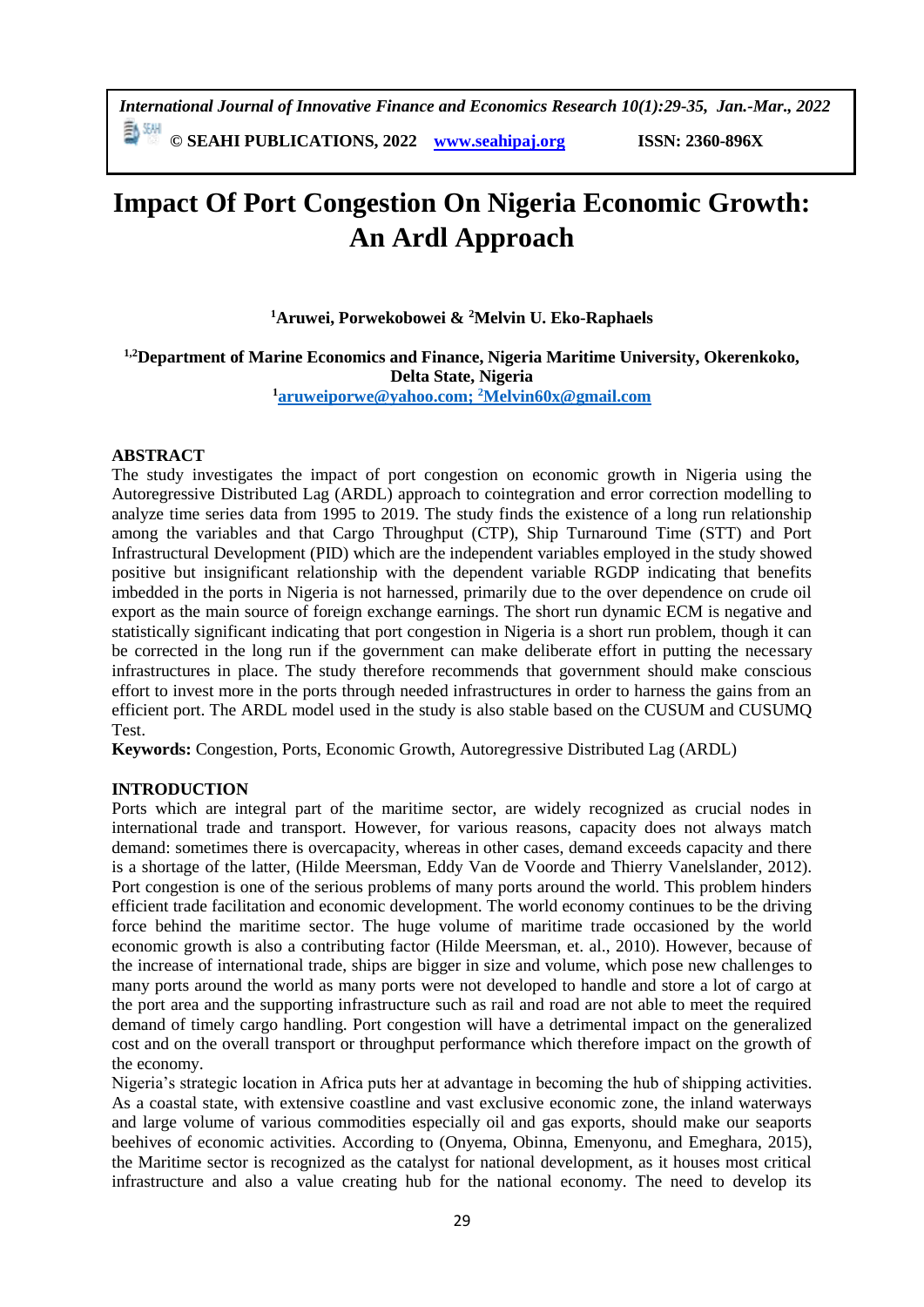potential into national economic strength is germane to achieve sustainable economic development. The maritime sector is of critical significance to the Nigerian economy. Port congestion was noticed for the first time in Nigeria port in the early 1970's otherwise known as the era of cement armada. Ships were even reported to have waited for 10 months or an average of 240 days at our premier port of Apapa Lagos before gaining access for an allocated berth. Such situation has led to the bunching of vessels with significant threat to productivity and competiveness of the port's system (Ndikom, 2005). Port congestion and delay in freight handling has an adverse effect on the operational performance of Nigeria's ports. These stagnation in port activities has made the Nigerian ports operationally inefficient which in turn has resulted to longer dwell time of cargo in the ports, poor ship turn-round time, block stacking of containers, higher demurrage on importers, higher operating cost of vessels by shipping companies, inadequate berth and space utilization etc. The economic implications of these are, shippers now divert traffic (capital flight) to ports in neighbouring countries. These cargoes meant for Nigerian ports, always finds its way through smugglers into Nigerian borders (Onyema et. al., 2015). This trend if left unchecked will have an adverse effect on the Nigeria economy. According to Tongzon (2005), the efficiency of a port is crucial in the nation in order to achieve competitive advantages, it is expressed by way of providing good services that are expected by the customer and shipowners. Although, several studies have looked at the issue of port congestion in Nigeria but only Onyema et al., investigated its impact on the economy. This study therefore aims to unravel the impact of port congestion on the economic growth in Nigeria and suggest sustainable solutions for addressing the problem. This will be done by expanding the number of years to be investigated in the study as well as the use robust econometrics analysis hence addressing the lacuna in previous studies. The remaining parts of the study is presented in the following arrangement; literature review, methodology, data analysis, results and discussion of findings.

## **The Concept of Port Congestion**

Port Congestion is a situation where ships on entrance use more time on the channel while waiting to berth (Somuyiwa et al., (2015). Ships queue more at the channels and the outside bar waiting to get space into the terminal for berth. The waiting time is calculated using service time of the vessels which is one way of measuring port efficiency. This is caused by the fact that there is more arrival of cargo than the ability of port to handle, store and remove them from port space. Maduka (2004) defined Port Congestion as massive un-cleared Cargo in the Port, resulting in delay of ships in the seaport. According to him, this occurs when ships spend longer time at berth than usual before being worked on or before berth. Congestion implies loss of time and money, and therefore undermines the competitive position of ports and maritime logistics chains. Consequently, maximum efforts must be made to avoid such maritime congestion. To this end, insight is required into present and future developments in maritime transport and port throughput, as well as into the strategic behaviour of the various market players involved. With respect to that behaviour, it is clear that shipping companies opt for ports with sufficient available capacity. This avoids the risk that the huge amount of capital, which is embedded in their vessels, get used sub-optimally. Available capacity implies not only berths, but also efficient terminal operations and good hinterland connections. It is up to all actors involved in terminal and hinterland operations to safeguard the provision of sufficient free capacity, (Hilde Meersman et. al., 2012). Since the port and maritime sector evolve very quickly and are facing a number of challenges; each of those developments will have consequences in terms of capacity utilisation and will therefore possibly relate to port congestion. Port congestion is a problem that affects efficiency levels, performance and productivity of seaports. It is therefore useful from an economic point of view as well as with an eye on policy-making and operational port management devoid of congestion in its many facet.

## **Empirical Review**

Nze and Onyemechi (2018), carried out a research on five African ports to identify the active factors that cause port congestion in African ports. Their finding revealed that the bane of congestion in African ports emanates entirely from either planning, regulation, capacity, efficiency or a combination of these hence there is the need to improve the regulatory mechanism in African ports to curtail congestion. Also the study showed that there exist a significant relationship between cargo throughput and other port performance indicators in Nigeria during the study period.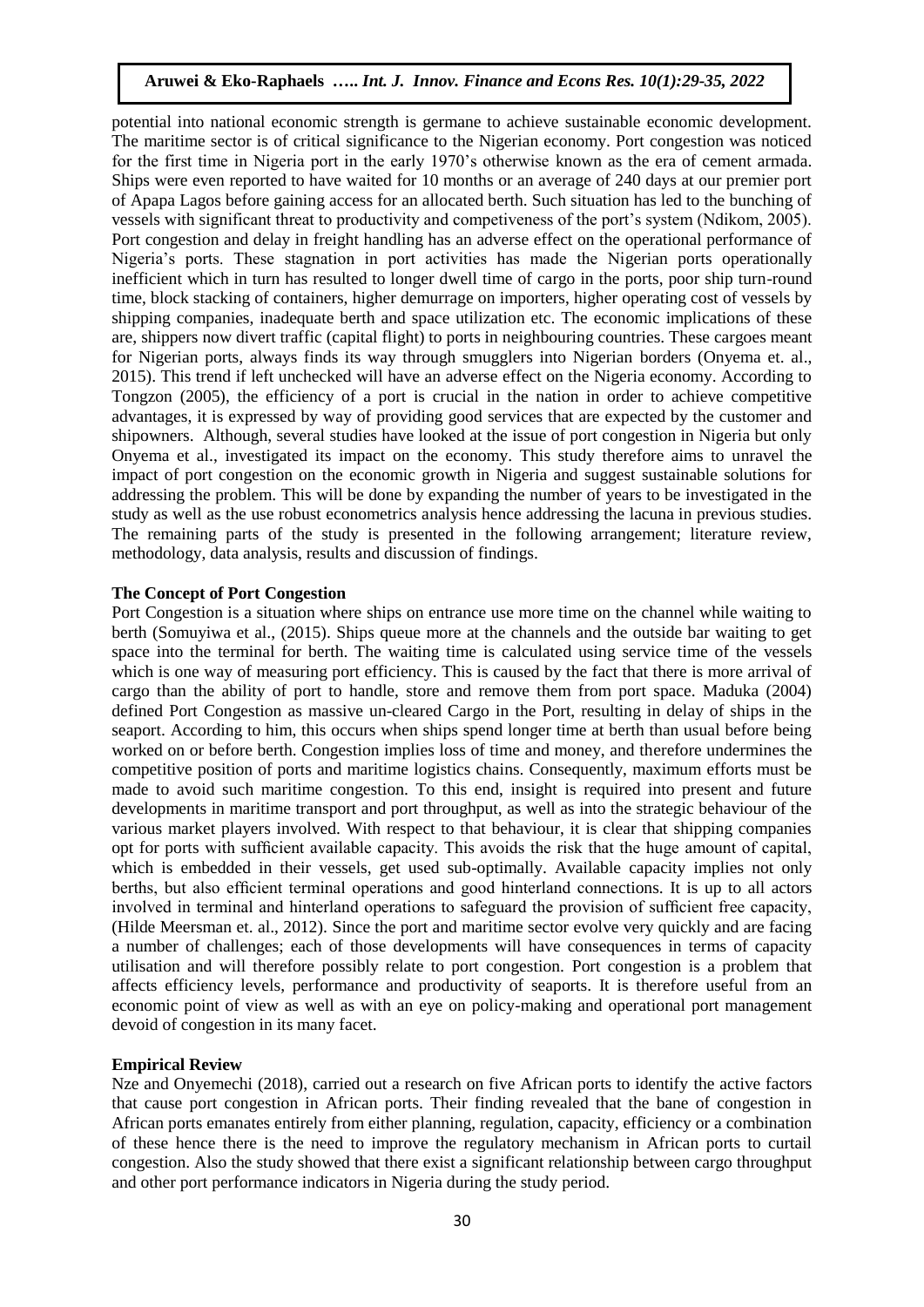Onyema et al., (2015) found a strong statistical and significant relationship between the independent variables and GDP (economic growth).They therefore opined that the Maritime sector is recognized as the catalyst for national development, as it houses most critical infrastructure and also a value creating hub for the national economy hence the gate operating hour be expanded.

Oyatoye, Adebiyi, Okoye and Amole (2011), used Queuing theory to address the problem of port congestion in Nigeria. The theory was used to predict the average arrival rate of ships to the Tin Can Island Port and the average service rate per ship in a month. They found out the number of berth in Nigeria port is adequate for the traffic intensity of vessels but other factors leading to port congestion were identified through the content analysis of the interview conducted with stakeholders at the port thus they recommended policies that could make Nigerian ports to be cost effective, more attractive and enhance quick turnaround of vessels at the ports.

Ahmodu et al., (2021) in their study the development of port infrastructure and service quality in the Nigerian ports found that the quality of port infrastructural has a negative and significant relationship with both ship turnaround time and average time spent at berth (service quality in the Nigerian ports). They opined that Nigeria ports should increase her investments in port infrastructure development in order to provide quality and efficient service to ports users.

Usman (2015), examined the common port congestion scenarios, their dimensions and the various factors that trigger congestion in the ports of Lagos, Durban, Mombasa and the catchment ports of the Suez canal by applying the concept of variations in turn-around time of ships and cargo vis-à-vis the port's capacity and relative efficiency level in order to identify the active factors that cause port congestion in African ports. His findings revealed that the bane of congestion in African ports emanates entirely from either planning, Regulation, capacity, efficiency or a combination of these. He therefore recommends that African ports should enhance their regulatory mechanisms and also improve capacity and efficiency level in order to shoulder the ever increasing challenges of port congestion in years ahead.

Ahmodu and Okeudo (2021), examined infrastructural development and service quality in the Nigerian ports using quantitative estimation by applying the Ordinary Least Square (OLS) multiple regression analysis on quality of port infrastructure index, linear shipping connectivity, logistic performance index and cargoes dwell time. Quality of port infrastructural index has a significant effect on cargoes dwell time (service quality in the Nigerian ports). Also, both liner shipping connectivity and logistics performance indexes were indirectly related to cargoes dwell time (service quality of the Nigerian ports). Based on the findings, they recommended amongst other things that, Nigeria ports should improve her shipping connectivity and logistic performance to avoid running the risk of losing same to other regional ports. Also, investments in port infrastructure development should be done under the public private partnership.

## **MATERIALS AND METHODS**

This study investigates the impact of port congestion on Nigeria economic growth. The study adopts the ex-post facto research design since it relies on already existing data on the Nigerian economy and the maritime sector. The study used data covering a period of twenty-five (25) years that is from 1995-2019 which were sourced from the Annual operational statistics of the Nigeria Ports Authority (NPA), Central Bank of Nigeria (CBN) and the World Bank's data base. The variables used in this study includes; Cargo Throughput, Gross Domestic Product, Ship Turnaround Time (proxy for port congestion) and Port Infrastructural development. The variables used in the study are given in their annual growth rates.

The study used the Autoregressive Distributed Lag (ARDL)-Bound Test to cointegration proposed by Pesaran and Shin (1995) and Pesaran et al (1996b) and the Error correction modelling approach to investigate the short run and long run impact of the independent variables on the dependent variable. The ARDL modelling approach has a number of advantages among which are that it can be applied to data series that are of mixed order of integration and it's quite efficient for small and finite sample size. It also produces unbiased long run estimates. This methodology distinguishes this study from previous studies.

The generalized ARDL (p, q) model is specified as: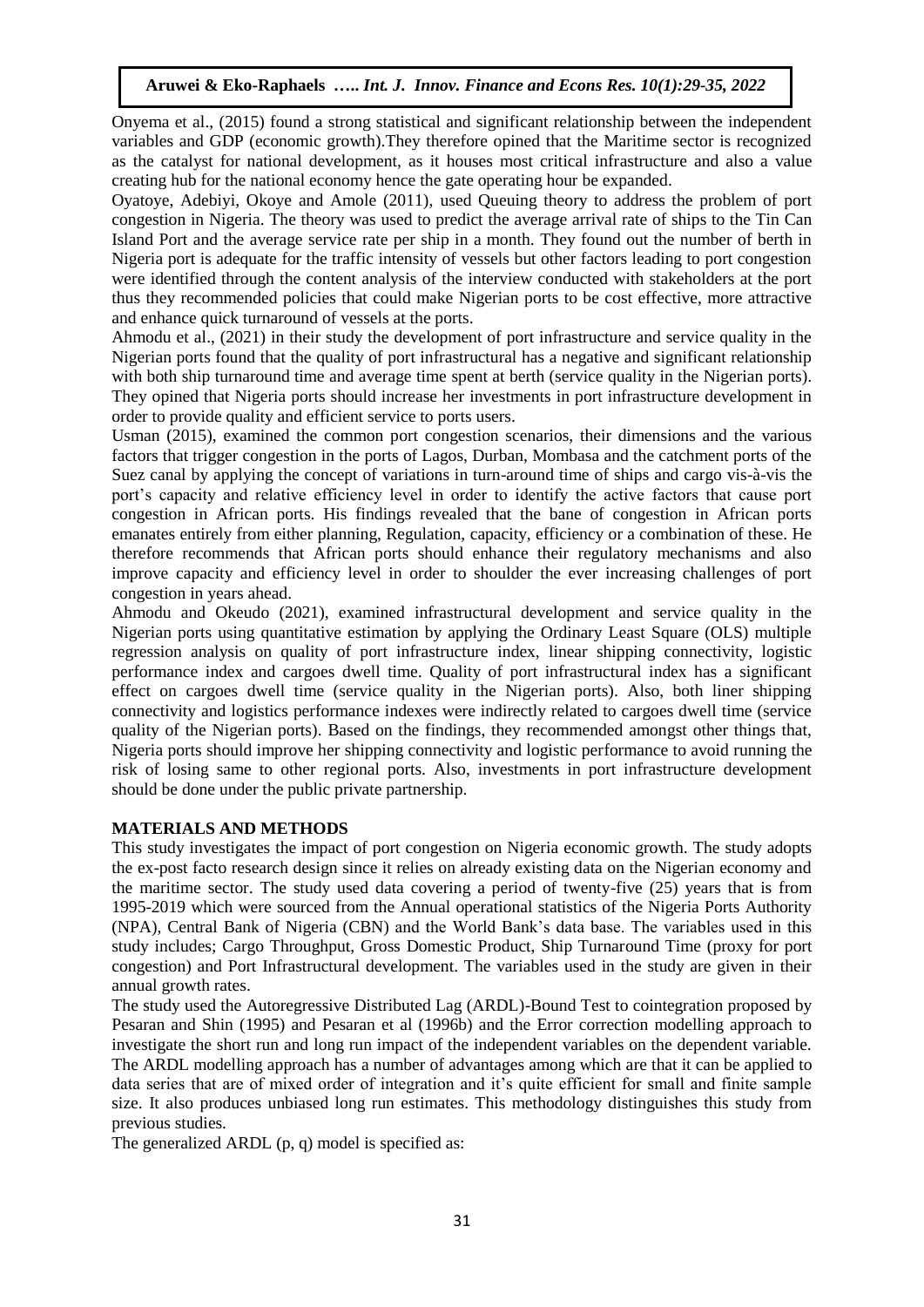$$
Y_{t} = \alpha + \sum_{i=1}^{p} \delta_{i} Y_{t-1} + \sum_{i=0}^{q} \beta'_{i} X_{t-1} + \varepsilon_{it}
$$

A convention ECM for cointegrated data is in the form:

 $\triangle$ RGDP =  $\beta_0 + \beta_1 \triangle$ RGDP (-1) +  $\beta_2 \triangle$ CTP +  $\beta_3 \triangle$ STT+  $\beta_4 \triangle$ PID+ +  $\beta_7$ ECM (-1) +  $\varepsilon_1$ 

Where; RGDP is Real Gross Domestic Product, CTP is Cargo Throughput, STT is Ship Turnaround Time, PID is Port Infrastructural Development and μ is the error term. All the independent variables are expected to have a positive impact with RGDP except STT. ECM is the OLS residual series from the long run cointegrating regression.

## **RESULTS AND DISCUSION**

#### **Unit Root Test**

The results of the study is presented below. First we looked at the unit root test of the data shown in table 1 below. Since we are dealing with time series data it is necessary to conduct a unit root test to ascertain if the data are stationary or non-stationary in order to avoid spurious regression.

| <b>Table 1: ADF Unit Root Test Result</b> |
|-------------------------------------------|
|-------------------------------------------|

| <b>Variables</b> | <b>ADF Test Statistics</b> | 5 % Critical Values | <b>Order of Integration</b> | <b>Remark</b> |
|------------------|----------------------------|---------------------|-----------------------------|---------------|
| <b>RGDP</b>      | $-10.22847$                | $-3.004861$         | $\mathrm{I}(1)$             | Stationary    |
| <b>CTP</b>       | $-3.182664$                | $-3.012363$         | $\mathrm{I}(1)$             | Stationary    |
| <b>STT</b>       | $-5.767417$                | $-3.052169$         | I(0)                        | Stationary    |
| <b>PID</b>       | $-3.125471$                | $-3.175352$         | I(1)                        | Stationary    |

**Source:** Author's Computation with EVIEWS 10

From the table above it can be observed that the variables used in the study are integrated at order one and level. While RGDP, CTP, and PID are integrated at order one, STT is integrated at levels. The outcome from the unit root test makes the ARDL the best technique for analysis, this is so since there's mixed order of integration. The next step is to check for the existence of long run relationship among the variables.

## **Cointegration Test**

The ARDL-bound test approach to cointegration will be applied, because the Johassen cointegration cannot be applied in this case, due to the mixed order of integration. The bound test approach makes it possible to test for the existence of long run relationship among the variables by conducting an F-test for the joint significance of the coefficients of the lagged levels of the variables.

## **Table 2: Bound Test for Cointegration**

| <b>Null hypothesis: No longrun Relationship Exist</b> |        |                |  |  |
|-------------------------------------------------------|--------|----------------|--|--|
| <b>Test Statistic</b>                                 | Value  | $\mathbf{K}^*$ |  |  |
| F-statistic                                           | 3.6603 | 3              |  |  |
| <b>Critical Value Bounds</b>                          |        |                |  |  |
| Significance                                          | Lower  | Upper          |  |  |
| 10%                                                   | 2.37   | 3.2            |  |  |
| 5%                                                    | 2.79   | 3.67           |  |  |
| 2.50%                                                 | 3.15   | 4.08           |  |  |
| 1%                                                    | 3.65   | 4.66           |  |  |

## **Source:** Author's Computation with EVIEWS 10

From table 2 above, we reject the null hypothesis of no cointegration between the dependent and dependent variables since the computed F statistic (3.6603) is greater than the upper bound at the 10% significance level (3.2). Thus we can infer that there exist a long run relationship among RGDP, CPT, PID and STT. The series can there be combined in a linear fashion as shocks in the short run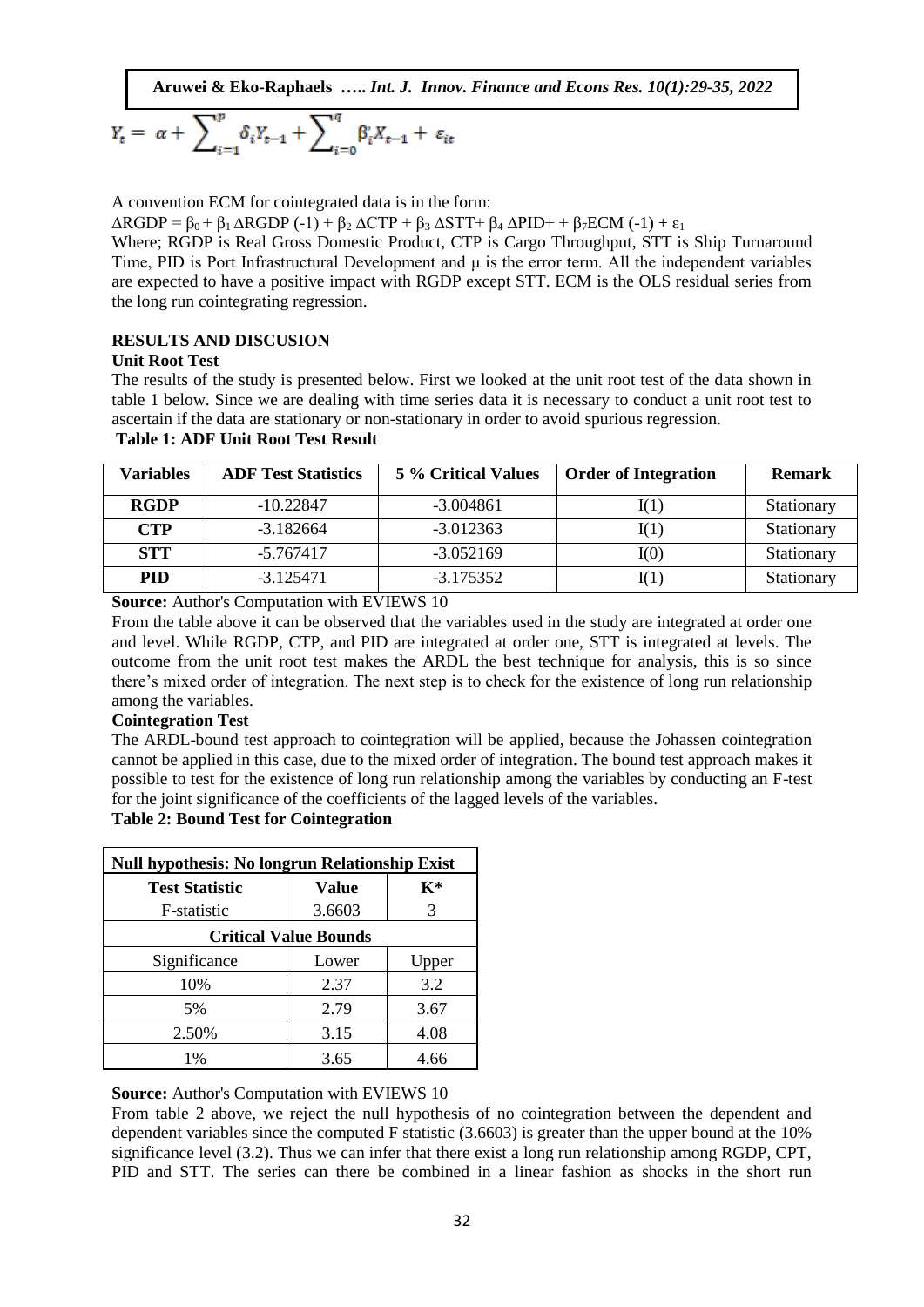experienced by individual series can be corrected in the long run. That is there will be convergence. We therefore proceed to estimate both the long run and short run model using the ARDL approach. The results are presented below.

# **Table 3: Long run Model Result**

| <b>Dependent Variable: RGDP</b> |                    |                   |             |        |
|---------------------------------|--------------------|-------------------|-------------|--------|
| Long run Coefficients           |                    |                   |             |        |
| <b>Variable</b>                 | <b>Coefficient</b> | <b>Std. Error</b> | t-Statistic | Prob.  |
| Constant                        | 0.105951           | 0.084874          | 1.248331    | 0.2520 |
| $RGDP(-1)$                      | 0.152003           | 0.680845          | 0.223256    | 0.8297 |
| $CTP(-1)$                       | 0.157086           | 0.30976           | 0.507121    | 0.6277 |
| $PID(-1)$                       | 0.037047           | 0.280839          | 0.131917    | 0.8988 |
| $STT(-1)$                       | 0.089993           | 0.084098          | 1.070097    | 0.3201 |

## **Source:** Author's Computation with EVIEWS 10

Table 3 above shows the long run model. There is a long run relationship among the dependent and independent variables, the estimated coefficients are positive though none is statistically significant indicating that port congestion is a short run phenomenon.

# **Table 4: Short run Model Result**

| <b>Dependent Variable: D(RGDP)</b> |                    |                   |             |        |
|------------------------------------|--------------------|-------------------|-------------|--------|
| <b>Short run Coefficients</b>      |                    |                   |             |        |
| Variable                           | <b>Coefficient</b> | <b>Std. Error</b> | t-Statistic | Prob.  |
| Constant                           | $-0.004989$        | 0.010785          | $-0.462625$ | 0.6631 |
| $D(RGDP(-1))$                      | 0.127092           | 0.407105          | 0.312185    | 0.7675 |
| $D(CTP(-1))$                       | 0.158431           | 0.159012          | 0.996346    | 0.3648 |
| $D(PID(-1))$                       | 0.357365           | 0.234202          | 1.525884    | 0.1876 |
| $D(STT(-1))$                       | 0.009343           | 0.060339          | 0.154836    | 0.883  |
| $ECM(-1)$                          | $-1.454841$        | 0.510902          | $-2.847592$ | 0.0359 |
| R-squared                          | 0.76               |                   |             |        |
| Durbin-Watson stat                 | 1.92               |                   |             |        |

**Source:** Author's Computation with EVIEWS 10

The estimated coefficients of the short run dynamic Error Correction Model (ECM) is presented in table 4. The result showed that the error correction model is negative and statistically significant at the 5% level signifying a high speed of adjustment after a shock. Thus the problem of port congestion is a short run problem and can be effectively corrected in the long run with the needed port infrastructures in place as well as good policies that are efficiently implemented. The R-squared indicates that the ARDL Model explains up 76% of the variations in the dependent variable. Durbin-Watson stat of 1.92 shows that the model is free from autocorrelation. This further reveals that the model is not spurious since Durbin-Watson is greater than R-squared.

# **Diagnostics Test**

We proceed to conduct some diagnostics test on the model;

| <b>Table 5: Breusch-Godfrey Serial Correlation LM Test</b> |          |                       |        |  |
|------------------------------------------------------------|----------|-----------------------|--------|--|
| F-statistic                                                | 0.00125  | Prob. $F(1,4)$        | 0.9735 |  |
| $Obs*R$ -squared                                           | 0.003436 | Prob. $Chi-Square(1)$ | 0.9533 |  |

Source: Author's Computation with EVIEWS 10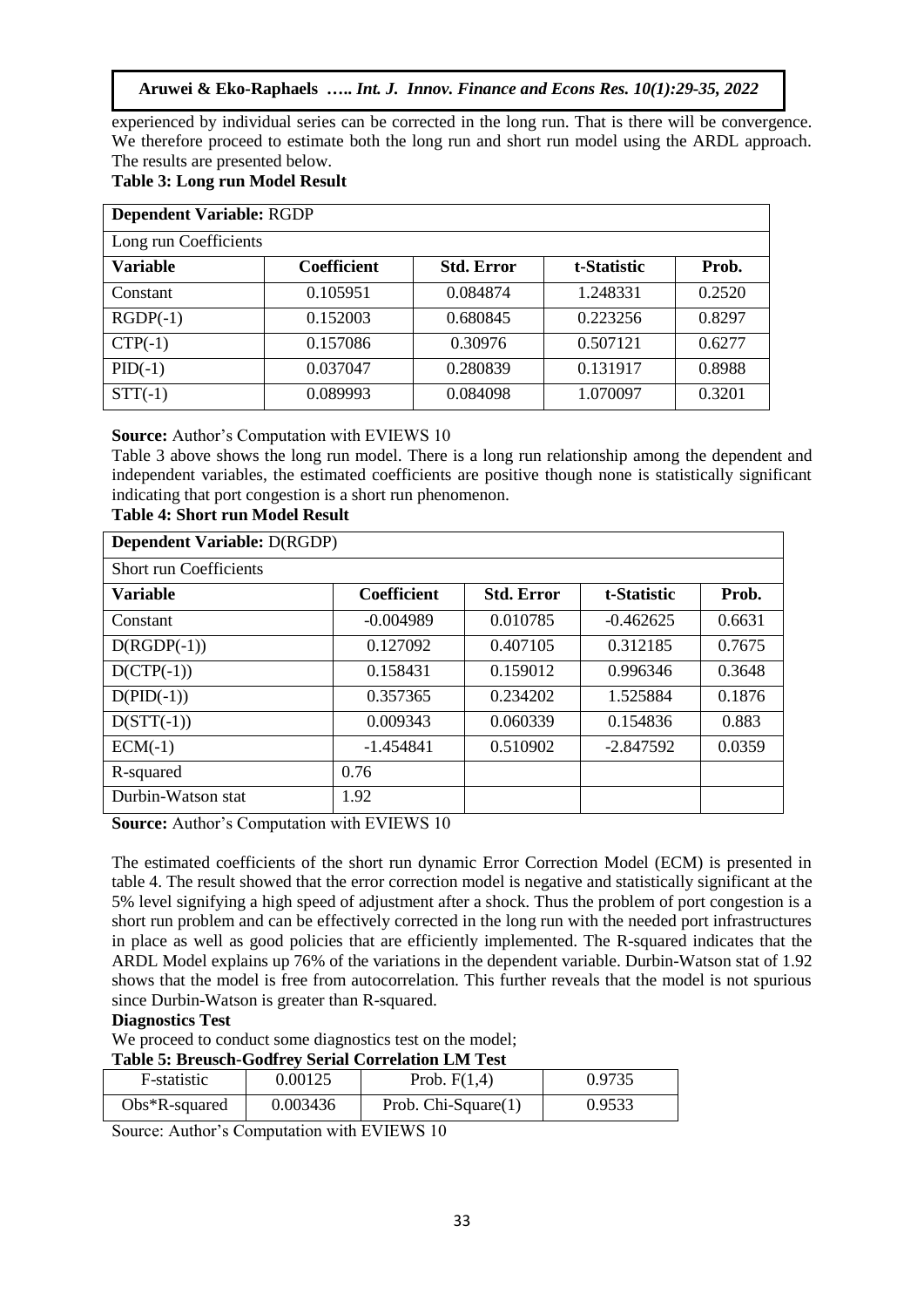The result of the Breusch-Godfrey Serial Correlation LM Test shows that the model does not suffer from heteroskedasticity given the probability value hence the model is homoskedastic.

The stability of the model was also tested using the cumulative sum of recursive residuals (CUSUM) and CUSUM of recursive squares (CUSUMQ). The results are presented in figure 1 and figure 2 below. From the result we fail to reject the null hypothesis at the 5% significance level since the plot lies comfortably within the 5% significance boundary. We can therefore infer that the ARDL model is stable.



**Figure 1: CUSUM**



# **Figure 2: CUSUMQ Test**

#### **CONCLUSION AND RECOMMENDATIONS**

The study investigate the impact of port congestion on economic growth in Nigeria using the Autoregressive Distributed Lag (ARDL) modelling approach with time series data of 25 years from 1995 to 2019. Cargo Throughput (CTP), Ship Turnaround Time (STT) and Port Infrastructural Development (PID) which are the independent variables employed in the study showed positive but insignificant relationship with the dependent variable RGDP. The dynamic error correction model which is negative and statistically significant reveals that port congestion in Nigeria is a short run problem, though it can be corrected in the long run if the government can make deliberate effort in putting the necessary infrastructures in place. This will help in improving ship turnaround time therefore reducing congestion in the ports. The lack of significance of the independent variable measuring the level of port congestion on economic growth in Nigeria, indicates that the benefits imbedded in the ports in Nigeria is not harnessed this is primarily due to the over dependence on crude oil export as the main source of foreign exchange earnings. Based on the empirical findings from the study, it is recommended that government should make conscious effort to invest more in the ports through needed infrastructures and harnessed the gains in an efficient port.